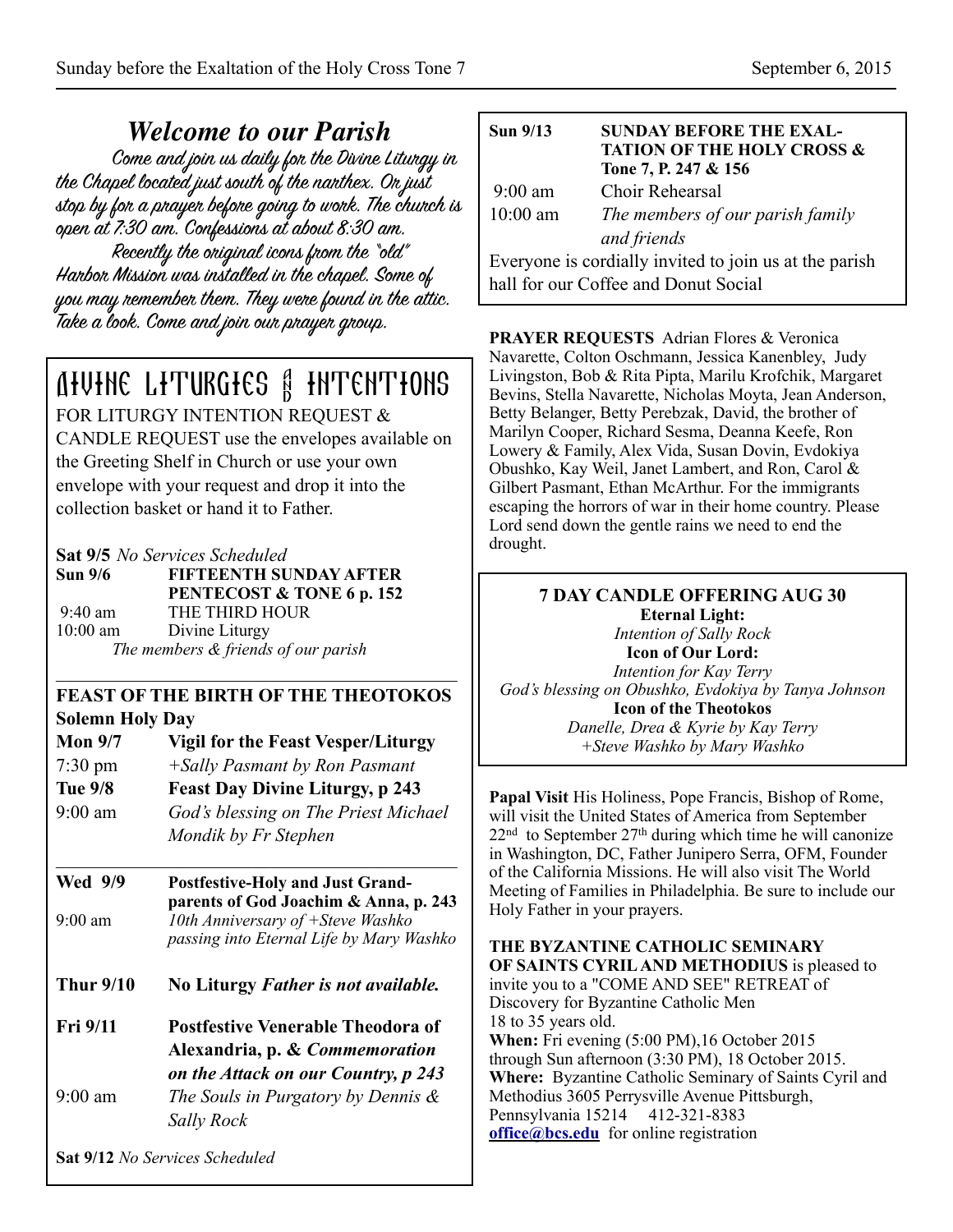5**0/50 Raffle and Special 9/11 Memorial Picture**  Sunday, September 27, 2015. Each ticket is \$5 or 5 tickets for \$20; you need not be present when winner is announced. See Anne Voytilla in the Parish Hall after the Divine Liturgy. **Parish Calendar & Upcoming Events NEXT SUNDAY 9/13 Sunday COMMISSIONING OF OUR EASTERN CHRISTIAN FORMATION TEACHERS** & the First Class for our children. **PARISH PICNIC** after the 10:00 am Divine Liturgy. See sign up list in the parish hall for items to bring to the Pot-luck. Hamburgers and Hot Dogs provided. We need Salads, dessert and side dishes to serve a minimum of 8 people. COME AND JOIN US FOR A NICE AFTERNOON. **Exaltation of the Holy Cross-Solemn Holy Day** 9/14 Monday Vesper/Liturgy…………….9:00 am Divine Liturgy…………….7:30 pm **9/26 Saturday CRAFT FARE—** 9:00 am to 4:00pm. Local crafters and artist, food sale, jams, baked goods, raffle, balloon animals, books sale. Open to the Public—Church tours 11am till 2pm. Contact: Nicole at 714-906-9630 [anaheimcraftfair@gmail.com](mailto:anaheimcraftfair@gmail.com) on Facebook- **<https://www.facebook.com/events/1447310392255096/>** \*\***Vesper/Liturgy…………………………5:00 pm\*\* 9/27 Sunday AFTER CRAFT SHOW** bake sale and food sale after the Divine Liturgy. **Protection of the Theotokos-Solemn Holy Day** 9/30 Wednesday Vesper/Liturgy…….……….7:30 pm 10/1 Thursday Divine Liturgy……………….9:00 am **10/4 Sunday Medical Insurance Collection COFFEE SOCIAL HOST FOR SEPTEMBER:**  The Brown Family THANK YOU! **READER/CHOIR REHEARSAL SCHEDULE**<br>TODAY 3<sup>rd</sup> Hour 9:40 am **TODAY** 3rd *Hour* 9:40 am Ron Pasmant 2 Corinthians 4:6-15<br>9/13/2015 *REHEARSAL* 9:00 - 9:45 and 9/13/2015 *REHEARSAL* 9:00 - 9:45 am Marc Brown Galatians 6:11-18<br>15  $3<sup>rd</sup> Hour$  9:40 am 9/20/2015 3rd *Hour* 9:40 am Mike Petyo Galatians 2:16-20 9/27/2015 *REHEARSAL* 9:00 - 9:45 am George Petyo 2 Corinthians 9:6-11<br>15  $3<sup>rd</sup> Hour$  9:40 am 10/4/2015 3rd *Hour* 9:40 am Steve Kopko 21 Corinthians 11:31-12:9 **TITHING AND ATTENDANCE REPORT August 30** Attendance: Sun: 10:00 am 110 Souls Adult Tithes : \$2,774.50 Youth Tithes: \$11.31 Flowers: \$95.00 Candles: \$382.00 Coffee Social: \$194.00 Principle Reduction: \$320.00 Craft fare event: \$35.00 Southern Cal School: \$200.00 Thank you for your support and love for our Parish. **SPECIAL PRIESTS' MEDICAL INSURANCE COLLECTION**  On Sunday October 4th, the Sunday after the feast of our eparchial patroness, the Holy Protection of Mary, our Eparchy will once again take a special collection to help subsidize the medical insurance premiums of your pastors. Your outstanding generosity in the previous collections has been extremely helpful. Bishop Gerald, thankful as always, asks each household to pray and consider what it can contribute this year. Medical insurance premiums are very expensive and still on the rise. Our Eparchy has been crushed financially with an increase in premiums, up by 50% over the last year. Each month is a new struggle to make ends meets so that we can pay the monthly premium payment. While we have taken action to cut down on our expenses, we are still short. Our goal this year is \$100 per household. Over the next three weeks, Eparchial Factoids will be presented to help you understand our circumstances. God bless your continued support and generosity!

**THANK YOU** to our energy filled men who trimmed up the trees on the north side of the parish hall. Some people were setting up camp under the cover of the trees.

**WOULD LIKE TO GET THE PARISH BULLETIN BY E-MAIL?** *Send an e-mail to Fr Stephen* **[annbyzcathchurch@sbcglobal.net](mailto:annbyzcathchurch@sbcglobal.net)**